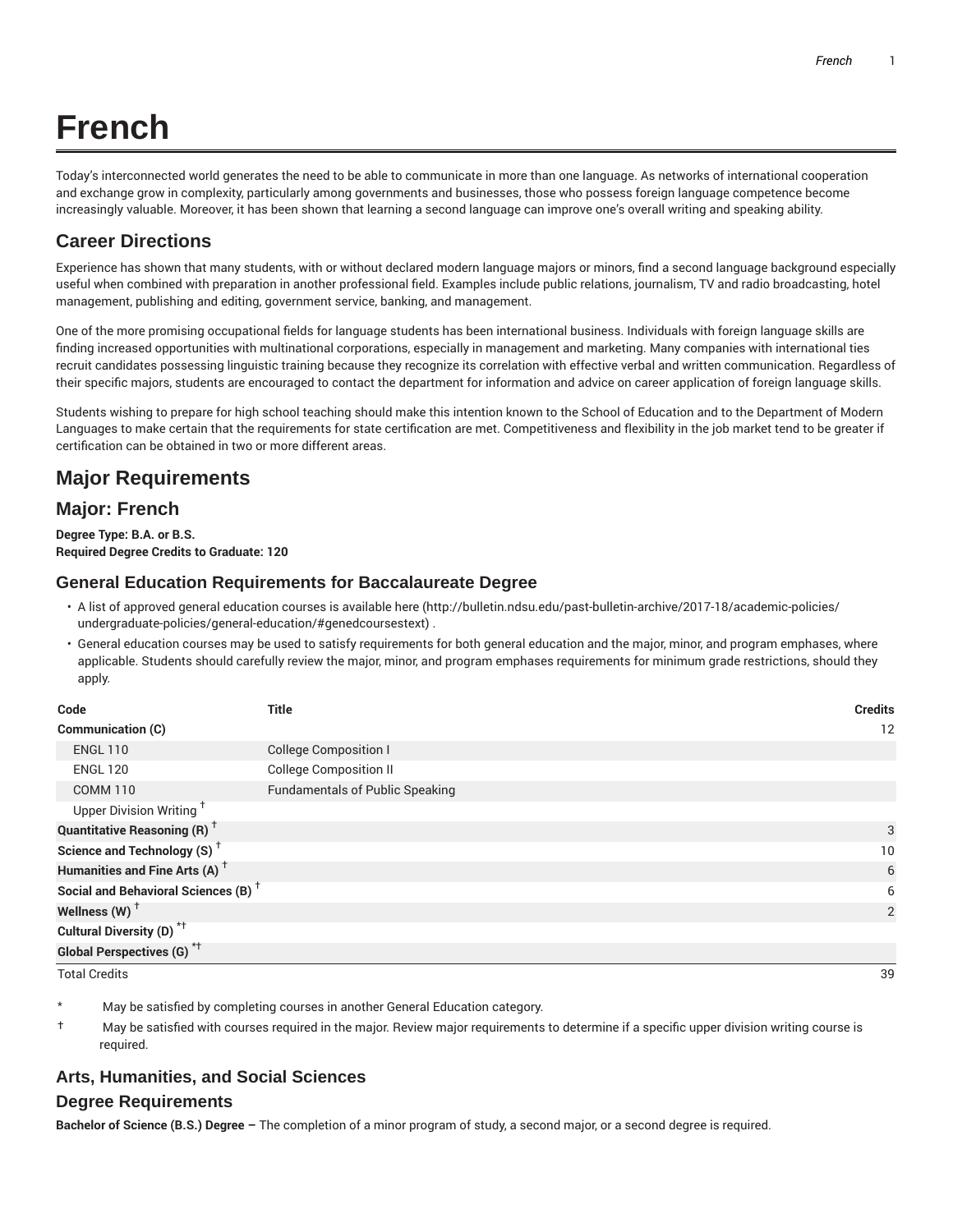**Bachelor of Arts (B.A.) Degree –** Second year language proficiency at college level required.

## **Arts, Humanities and Social Sciences College Requirements**

An additional 9 credits are required by the College of Arts, Humanities and Social Sciences for all Bachelor of Science and Bachelor of Arts degree programs of study, except the Bachelor of Fine Arts degree, the Bachelor of Music degree, Bachelor of Landscape Architecture degree, and the Bachelor of Science in Architecture degree:

| ÷<br>×<br>. .<br>۰. |
|---------------------|
| - - - -             |

**Code Title Credits**

#### **AH&SS College Requirements**

Courses used to satisfy any general education requirement cannot be used to also count toward the AH&SS College Requirements. A minimum of three credits is required in each of the 3 following areas for a total of 9 credits. Choose only those courses with the prefixes listed for each area. A course with the WGS prefix can only be used in one area.

#### **Area One: Humanities** 3

| ARB, ENGL, FREN, GERM, HIST, HUM, PHIL, RELS, SPAN, or WGS |  |
|------------------------------------------------------------|--|
| <b>Area Two: Social Sciences</b>                           |  |
| ANTH, CJ, COMM, EMGT, POLS, SOC, or WGS                    |  |
| Area Three: Fine Arts                                      |  |
| ARCH, ART, ENVD, LA, MUSC, or THEA                         |  |
| <b>Total Credits</b>                                       |  |

#### **Major Requirements**

• A minimum grade of "B" is required for all FREN courses counted toward the major.

| <b>Title</b>                                                                                                                                                                                                                                                                                 | <b>Credits</b>                                                                   |  |
|----------------------------------------------------------------------------------------------------------------------------------------------------------------------------------------------------------------------------------------------------------------------------------------------|----------------------------------------------------------------------------------|--|
|                                                                                                                                                                                                                                                                                              |                                                                                  |  |
| Of the 28 credits required for the French major, 15 must be NDSU resident credits in addition to the capstone (i.e. cannot be taken Tri-College                                                                                                                                              |                                                                                  |  |
|                                                                                                                                                                                                                                                                                              |                                                                                  |  |
|                                                                                                                                                                                                                                                                                              |                                                                                  |  |
| French Conversation and Composition I                                                                                                                                                                                                                                                        | 3                                                                                |  |
| French Conversation and Composition II                                                                                                                                                                                                                                                       | 3                                                                                |  |
| <b>Contemporary France</b>                                                                                                                                                                                                                                                                   | 3                                                                                |  |
| Introduction to French Linguistics and Pronunciation                                                                                                                                                                                                                                         | 3                                                                                |  |
| Approaches to Literature                                                                                                                                                                                                                                                                     | 3                                                                                |  |
| <b>Elective Courses: Select four of the following:</b>                                                                                                                                                                                                                                       |                                                                                  |  |
| The French-Speaking World                                                                                                                                                                                                                                                                    |                                                                                  |  |
| Women in French Literature                                                                                                                                                                                                                                                                   |                                                                                  |  |
| Studies in Language and Style                                                                                                                                                                                                                                                                |                                                                                  |  |
| Advanced Conversation Through Contemporary Culture                                                                                                                                                                                                                                           |                                                                                  |  |
| <b>Translation: Practice and Theory</b>                                                                                                                                                                                                                                                      |                                                                                  |  |
| French Literature & Culture before 1800                                                                                                                                                                                                                                                      |                                                                                  |  |
| French Literature & Culture since 1800                                                                                                                                                                                                                                                       |                                                                                  |  |
| Themes & Topics in French Literature & Culture                                                                                                                                                                                                                                               |                                                                                  |  |
| <b>Genres in French Literature</b>                                                                                                                                                                                                                                                           |                                                                                  |  |
|                                                                                                                                                                                                                                                                                              |                                                                                  |  |
| A minimum of one year of a second foreign language is required, with grades of 'C' or better in both semesters.                                                                                                                                                                              | 8                                                                                |  |
|                                                                                                                                                                                                                                                                                              | 6                                                                                |  |
| Choose at least two courses. Consult department or adviser for current list of approved ancillary electives. Western Civilization, History of<br>Europe or Africa, World Literature, or any area of linguistics. Courses selected from current General Education course list may count here. |                                                                                  |  |
| <b>Study Abroad &amp; Capstone Experience:</b>                                                                                                                                                                                                                                               |                                                                                  |  |
|                                                                                                                                                                                                                                                                                              | or study abroad). Note: Other University-wide residency requirements will apply. |  |

| <b>FREN 492</b> | Study Abroad (Reguires a minimum of one semester-14 weeks at 300+ level in a program pre-approved<br>by the Modern Languages Dept.) |       |
|-----------------|-------------------------------------------------------------------------------------------------------------------------------------|-------|
| <b>FREN 489</b> | Senior Thesis (Consult dept/adviser semester before enrolling)                                                                      |       |
| Total Credits   |                                                                                                                                     | 43-57 |